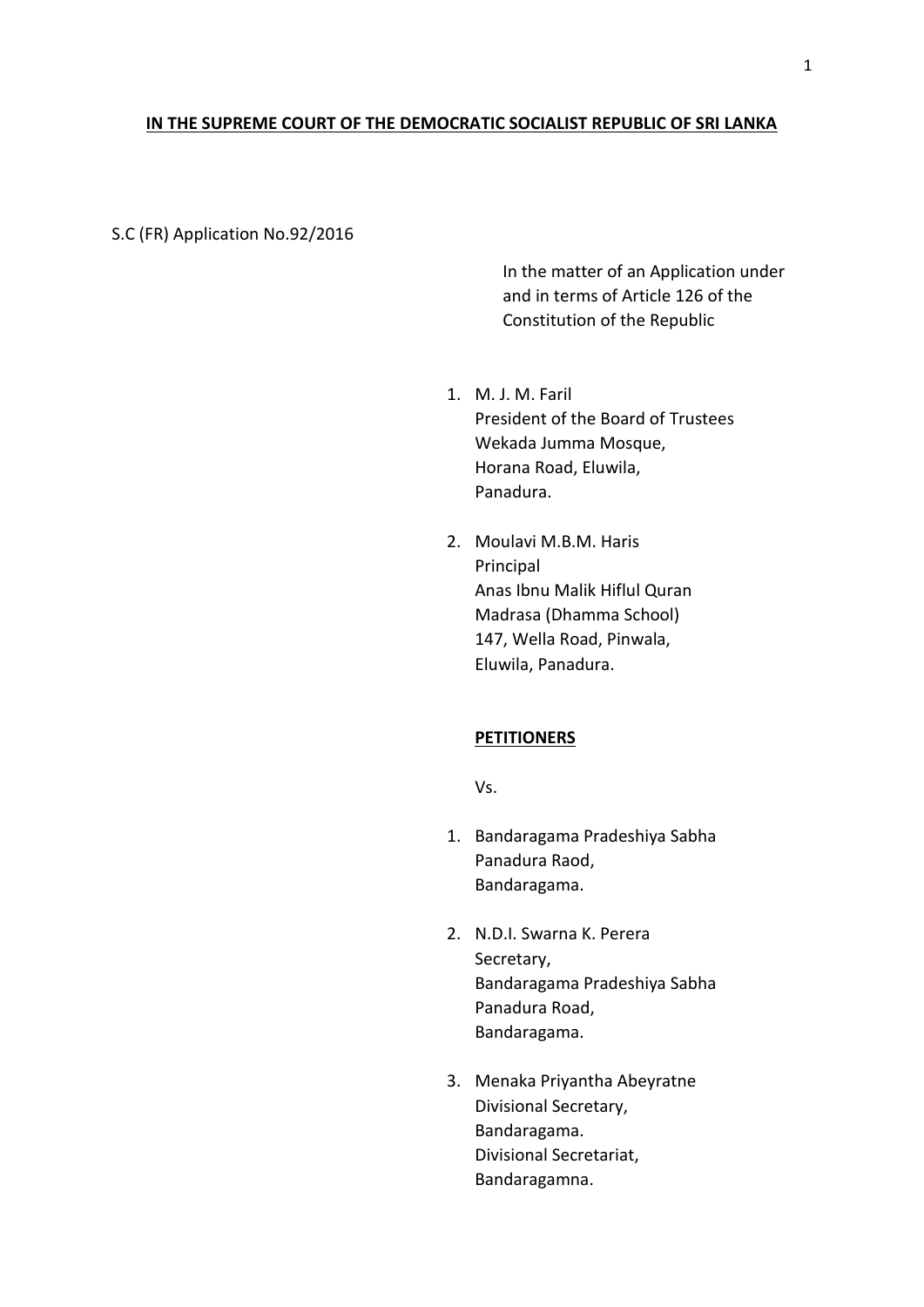- 4. Urban Development Authority 6 th & 7th Floor, Sethsiripaya, Battaramulla.
- 5. The Director, Department of Muslim Religious and Cultural Affairs, No. 180, T. B. Jaya Mawatha, Colombo 10.
- 6. Ven. Bolgoda Seelarathana Thero Patalirukkaramaya, Pinwala, Panadura.
- 7. The Hon. Attorney General Attorney General's Department Colombo 12.

### **RESPONDENTS**

### **AND NOW BETWEEN**

Ven. Pinwala Chandarathana Thero Patalirukkaramaya Pinwala, Panadura.

# **PARTY SEEKING SUBSTITUTION IN THE ROOM OF THE DECEASED 6TH RESPONDENT**

Vs.

3. M. J. M. Faril President of the Board of Trustees Wekada Jumma Mosque, Horana Road, Eluwila, Panadura.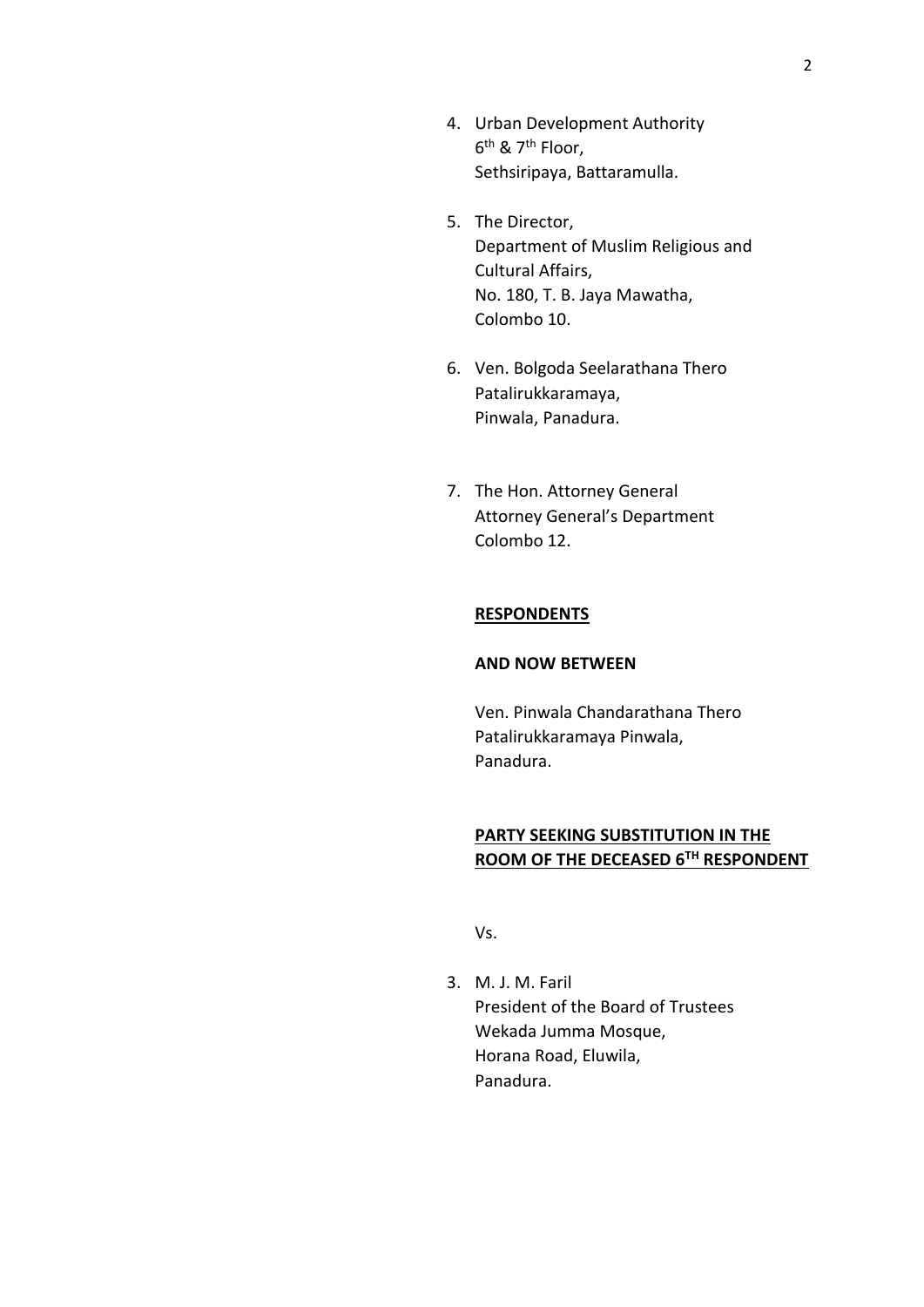4. Moulavi M.B.M. Haris Principal Anas Ibnu Malik Hiflul Quran Madrasa (Dhamma School) 147, Wella Road, Pinwala, Eluwila, Panadura.

# **1 ST & 2ND PETITIONERS-RESPONDENTS**

#### **AND**

Vs.

- 1. Bandaragama Pradeshiya Sabha Panadura Raod, Bandaragama.
- 2. N.D.I. Swarna K. Perera Secretary, Bandaragama Pradeshiya Sabha Panadura Raod, Bandaragama.
- 3. Menaka Priyantha Aebyratne Divisional Secretary, Bandaragama. Divisional Secretariat, Bandaragamna .
- 4. Urban Development Authority 6 th & 7th Floor, Sethsiripaya, Battaramulla.
- 5. The Director, Department of Muslim Religious and Cultural Affairs, No. 180, T. B. Jaya Mawatha, Colombo 10.
- 6. Ven. Bolgoda Seelarathana Thero Patalirukkaramaya, Pinwala, Panadura.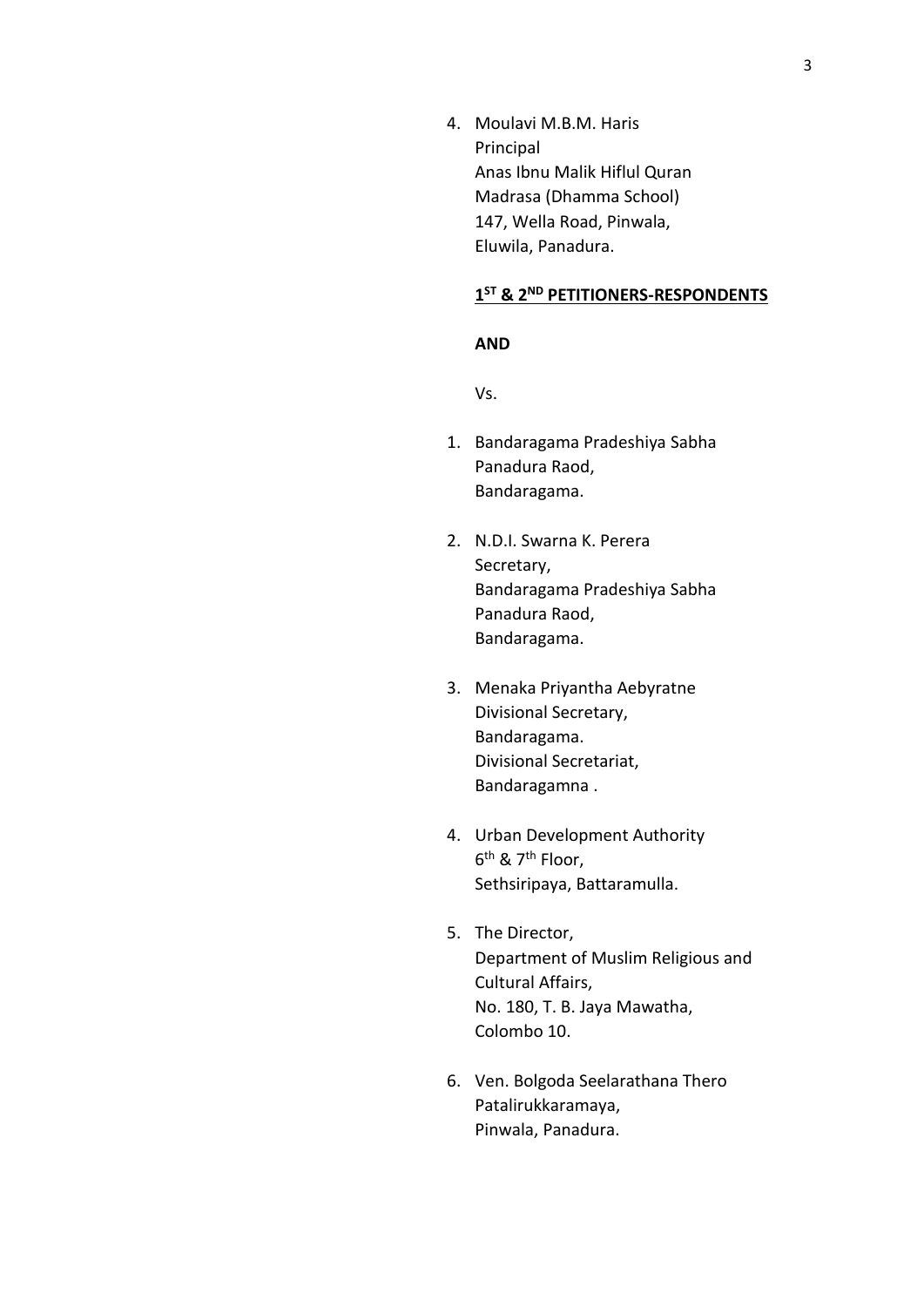7. The Hon. Attorney General Attorney General's Department Colombo 12.

# **1 ST TO 7TH RESPONDENT-RESPONDENTS**

**BEFORE:** Sisira J. de. Abrew J. Anil Gooneratne J. & Vijith K. Malalgoda P.C. J **COUNSEL:** Faiz Musthapha P.C. for Petitioners Upul Kumarapperuma for 1<sup>st</sup> & 2<sup>nd</sup> Respondents Manohara de Silva P.C. with Rajitha Hettiarachchi for 6A Respondent Rajitha Perera S.S.C for 3<sup>rd</sup> to 5<sup>th</sup> & 7<sup>th</sup> Respondents **ARGUED ON:** 31.05.2017 **DECIDED ON:** 28.06.2017 **WRITTEN SUBMISSIONS OF THE 3A, 4th, 5th & 7th RESPONDENTS FILED ON:** 15.06.2017 **WRITTEN SUBMISSIONS OF THE PETITIONERS FILED ON:** 23.06.2017

**WRITTEN SUBMISSIONS OF THE 1st & 2nd RESPONDENTS FILED ON:** 27.06.2017

### **GOONERATNE J.**

The two Petitioners to this Fundamental Rights Application are the President of the Board of Trustees of the Wekada, Jumma Mosque and the Principal of a Dhamma School respectively, as described in paragraph 2 of the Petition. The Petitioners state that by a deed of gift, (P1) became the owner of the land depicted as Lot B2 in plan 3084 of 01.11.2002. Thereafter an application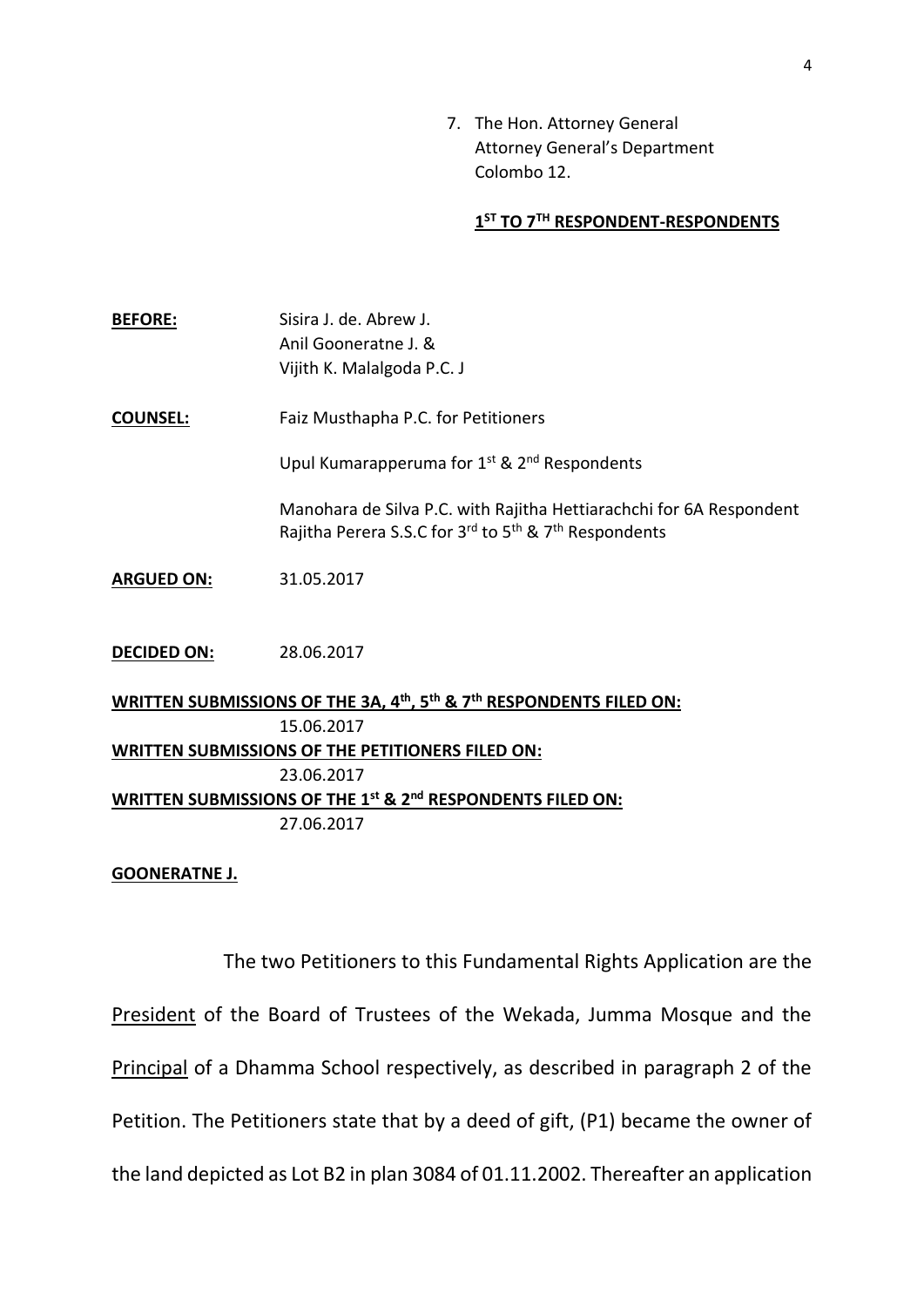was made to the 1<sup>st</sup> Respondent, Pradheshiya Sabhawa for a development plan to put up a two storeyed school building on the said land on 21.01.2008. The  $1<sup>st</sup>$ Respondent approved the said application to construct a two storeyed building for a school and issued a development permit dated 21.04.2008 (P2 & P3). Only the ground floor was completed and the construction work of the  $1<sup>st</sup>$  floor was delayed due to financial constraints. On completion of the ground floor, the Petitioner commenced the school and 30 students were enrolled who are boarded. Name of the school is "Anas Bin Malih Quaran Madrasa" (P4).

The Petitioners aver in their petition that on or about 2015 Petitioners commenced the construction of the  $1<sup>st</sup>$  floor. Thereafter the  $2<sup>nd</sup>$ Respondent by her letter of 01.06.2015 (P5) informed the  $1<sup>st</sup>$  Petitioner that development permit given earlier had lapsed and as such a fresh permit should be obtained. Letter marked P5 also refer to the fact that the Petitioners are constructing a slab instead of a roof, which is objectionable, and contrary to the building plan. The Petitioners plead by letter P6 of 18.09.2015 sent by the 2<sup>nd</sup> Respondent, that complaints were received from residents in the area. As such 2<sup>nd</sup> Respondent requested the Petitioners to attend a meeting at 2.30 p.m on 25.09.2015. On the said day of the meeting residents in the area were not present and as such the meeting was postponed for 14.10.2015. On that date Petitioners and a few other participants of the Jumma Mosque participated at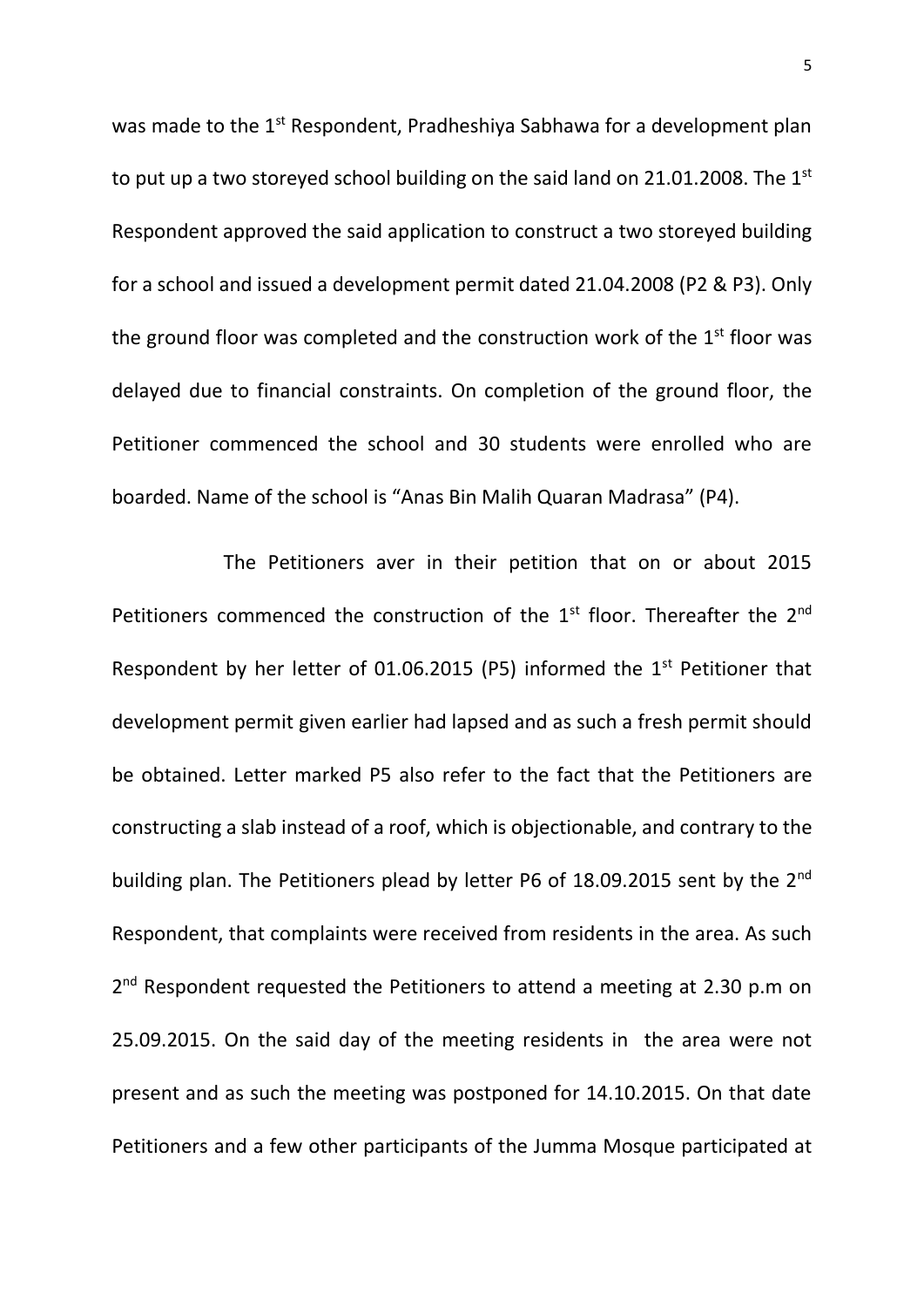the discussion and two Priests were also present as stated in paragraphs 15 and 16 of the petition.

The main concern of the residents and the Priest was that the Petitioners were constructing a Mosque, instead of a school to be used as a Dhamma School. Petitioner's position was that the building would be used only for the school and not for a Mosque. The 2<sup>nd</sup> Respondent based on the discussion requested the Petitioner to address a letter to 2<sup>nd</sup> Respondent signed, stating that the purpose of construction was for the school only and to obtain approval for same. Petitioner's position was that the Petitioners had no alternative but to sign the said letter (P7). Petitioners as pleaded complain that the purported undertaking written letter also included certain clauses and thus take away the Petitioner's fundamental rights guaranteed under Articles 10 and 14(1)(e) of the constitution. The minutes of the meeting on 14.10.2015 was recorded by letters of 14.10.2015 (P8) & (P9). On 25.01.2016 amended plan (P16) was submitted to the  $1<sup>st</sup>$  Respondent and on 25.01.2016 same was approved by  $1^{st}$  &  $2^{nd}$  Respondents (development plan).

On or about 12.02.2016 the concrete slab was to be laid, and the 2<sup>nd</sup> Respondent through Senior Police Officer served letter of 12.02.2016 on the 1<sup>st</sup> Petitioner directing the Petitioner to suspend the construction as the residents and Buddhists monks protested (P13). Thereafter on the request of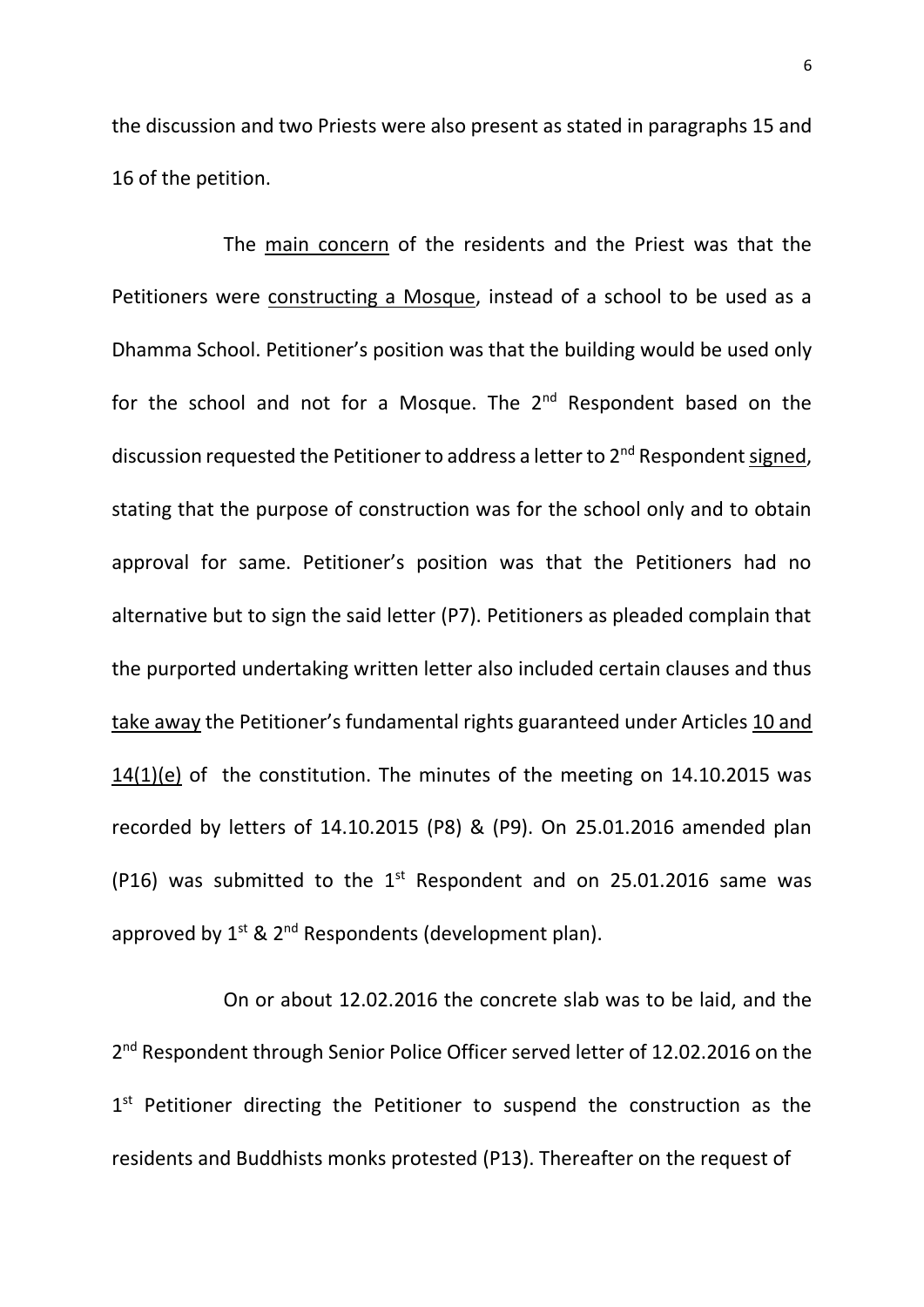Petitioners a discussion was held at the office of the Headquarter Inspector of Police, Panadura, where the Petitioner and few others represented the Moseque and Buddhist Monks also participated at the discussion. The Senior Superintendent of Police of the area informed the participants that facts would have to be reported to the Magistrate to prevent a breach of peace.

In these circumstances proceedings in the Magistrate's Court, however, was not instituted as the residents were not present. The police on 12.02.2016 handed over to the  $1<sup>st</sup>$  Petitioner letter P14 of 12.02.2016 to the effect that the construction was for the purpose of a place of worship and not for a school and it cannot be done without proper approval, and requested the Petitioner to stop construction works. (vide P14). Attempts were made by the Petitioners to go ahead with the construction works by having discussions with the authorities concerned but without success. The effect of P14 is considered in this Judgment at a subsequent point.

The learned President's Counsel argued inter alia that

- (1) In the above circumstances the direction to stop construction work is a violation of articles 10, 12(1) & 12(2), 14(1) (e) of the Constitution, and the decision to stop work is arbitrary, unreasonable or contrary to law.
- (2) Irreparable loss and damage caused to the Petitioners in view of stoppage of construction work.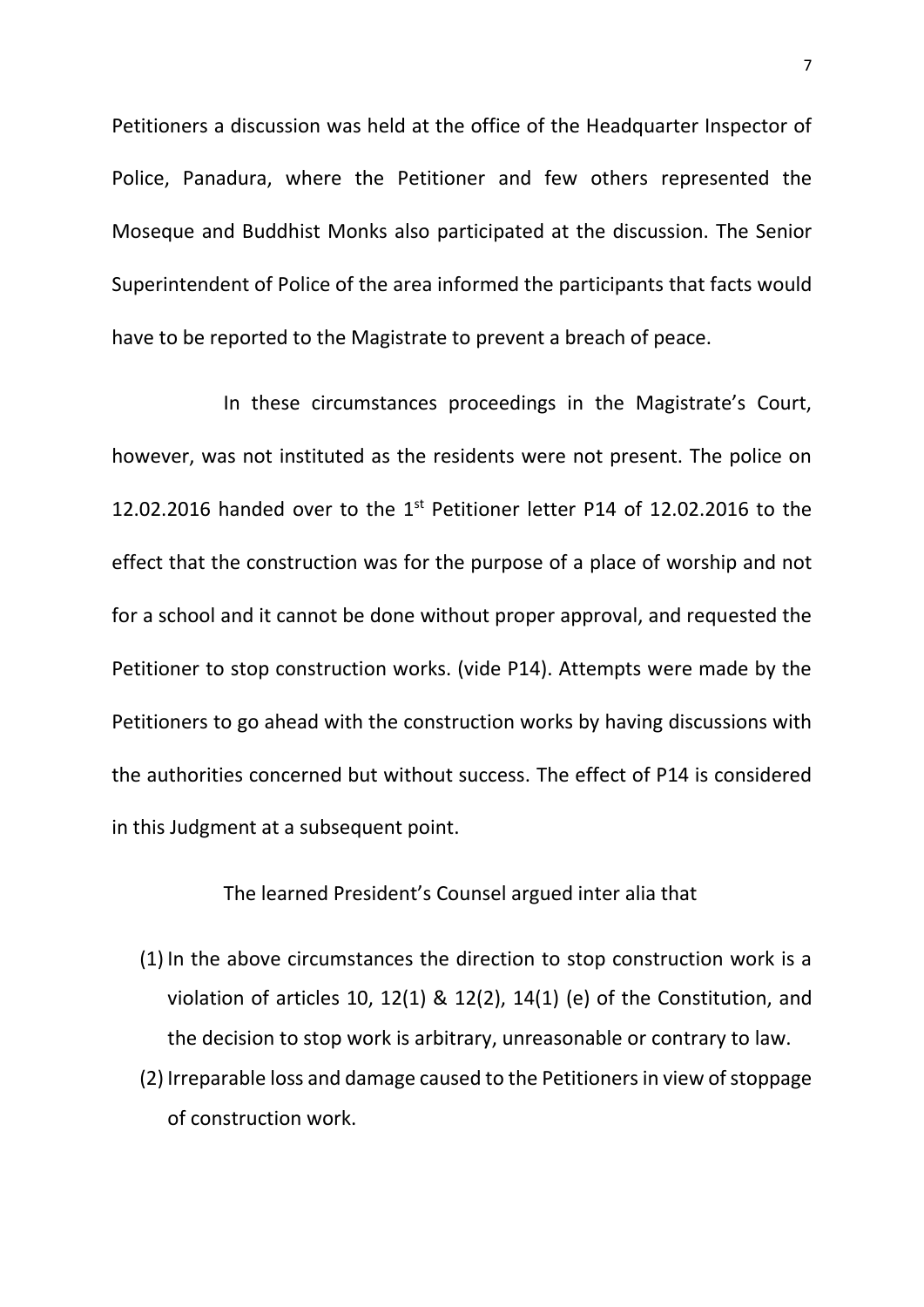- (3) Notwithstanding P14, as aforesaid the Petitioners had a permit, to continue the construction works for a Dhamma School for Muslims in the Panadura area.
- (4) There was no proper reasons adduced by those concerned Respondents to stop work.
- (5) Learned President's Counsel also submitted that necessary approvals were obtained from  $1^{st}$  -  $2^{nd}$  Respondents and that it was a matter for the  $1<sup>st</sup>$  – 3rd Respondents to obtain necessary approval from the  $4<sup>th</sup>$ Respondent UDA. As such clear violation of Article 12 had been established, and he would rely on pursuing the case to obtain relief.
- (6) That the Respondentsfailed to act or acted contrary to any law recognised by the Constitution and the direction to stop construction is contrary to law. No hearing given to Petitioner.
- (7) Further there is no law to prevent the construction works by the police party, since the Petitioners have obtained necessary approvals from the 1st and 2<sup>nd</sup> Respondents.

On 16.05.2016 the Supreme Court granted Leave under Article

12(1) of the Constitution for an alleged violation of Article 12(1) of the Constitution.

The learned counsel for the  $1<sup>st</sup>$  and  $2<sup>nd</sup>$  Respondents submitted to court.

(a) Although approval was granted to construct a school, there were protests from the residents in the area and from Buddhist Monks. As such several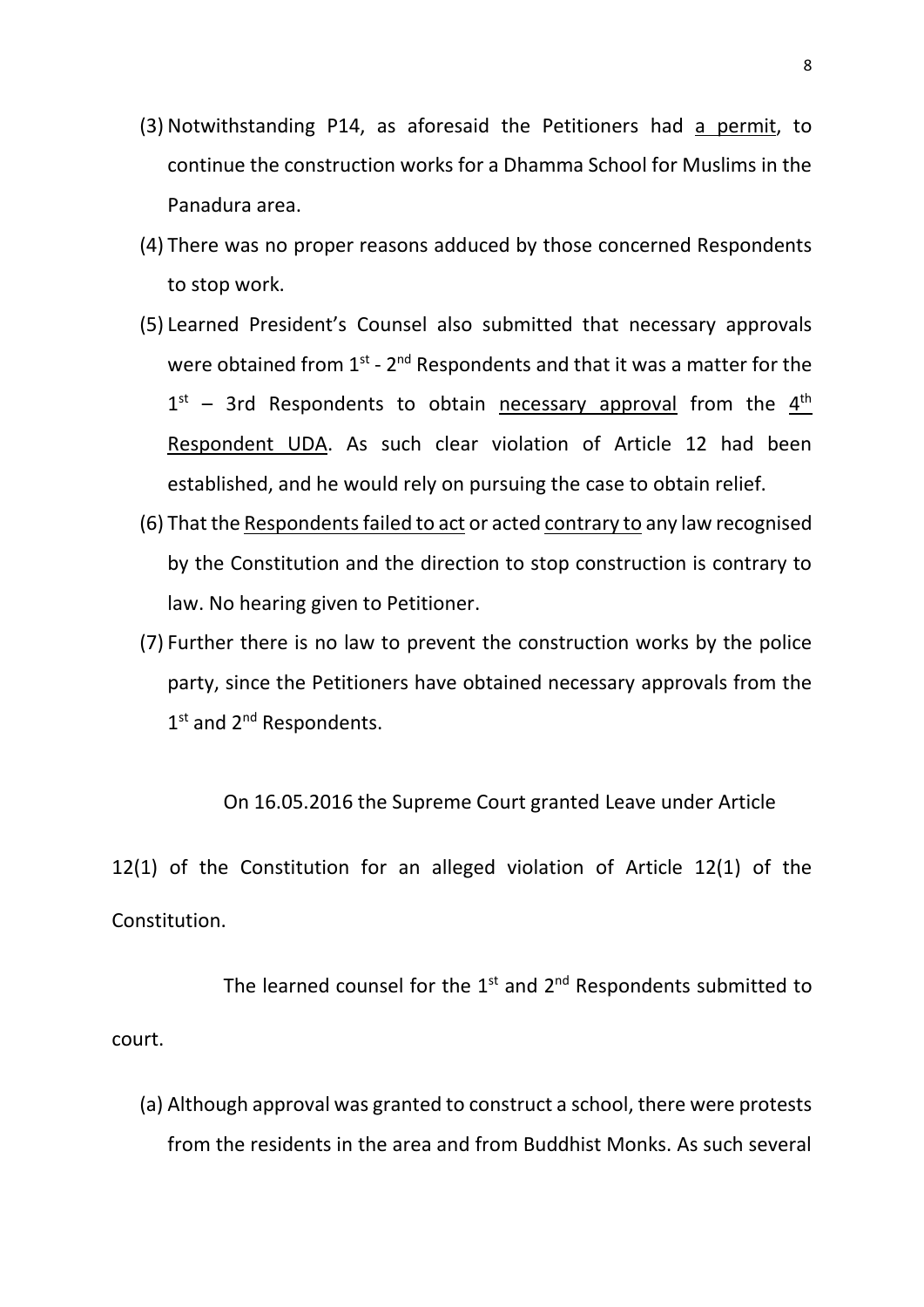meetings had to be held with both parties. Vide 2R6 (a) to 2R6 (e), 2R 7(a) to 2R7 (f) and letter P13 had to be served on the Petitioners due to massive protests.

- (b) That the  $1^{st}$  and  $2^{nd}$  Respondents had to take steps directing the Petitioners to stop the construction works due to massive protest as aforesaid and to avoid a breach of peace. Even the villagers had participated in the protest.
- (c) All attempts made to avoid a breach of peace and bring about peace and harmony between the parties, If not in a way it could spread to other areas.
- (d) As such encouraged discussions between parties to ultimately resolve the dispute.
- (e)  $1^{st}$  and  $2^{nd}$  Respondents acted in terms of the relevant regulations prevalent at that point of time.

The learned President's Counsel for the intervenient party inter alia

Submitted that:

- 1. There is ample provisions in the law to take the steps taken by the Respondents.
- 2. Even during the colonial era laws were enacted with a view of maintaining peace in the community as even during that period the British Government enacted laws to maintain peace, being aware of tension between communities in the country, this being a pluralistic society.
- 3. Laws enacted then still prevails and steps were not taken by successive Governments to repeal same.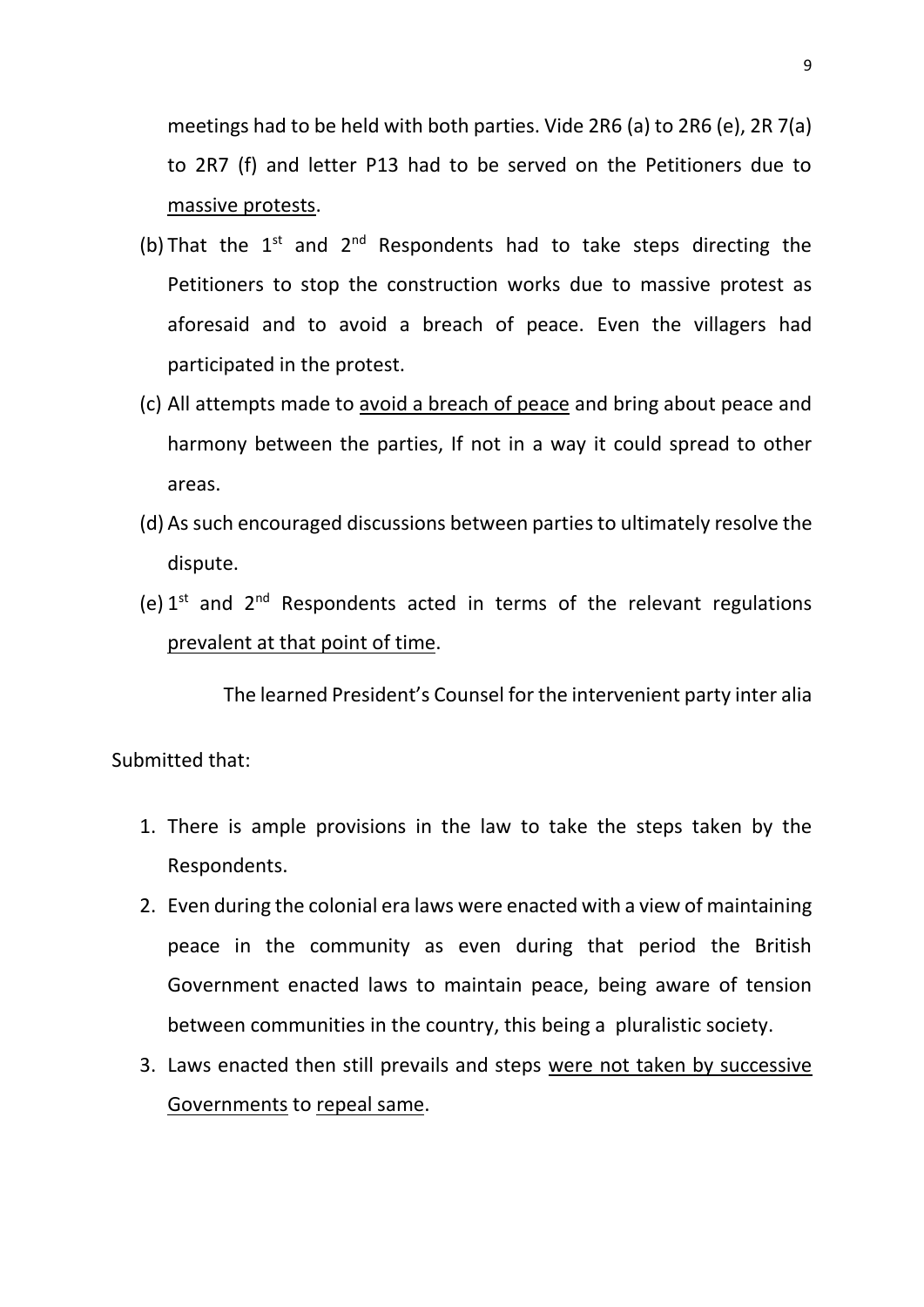- 4. Our Constitution more particularly caters to the dispute in hand and the definition to the term 'law' as contemplated under Article 170 of the Constitution is wide enough and does not contemplate to repeal laws enacted in the yester years more particularly the colonial era as the then Government had to consider recurrent tension, dissensions etc. between communities.
- 5. He submitted to court the interpretation Article 170, which reads thus :

"law" means any Act of Parliament, and any law enacted by any legislature at any time prior to the commencement of the Constitution and includes an Order in Council;

The definition to 'law' does not cause any confusion and it could be easily understood. It is very simple and clear. The main question is whether the Respondents are responsible and liable as pleaded to deprive the Petitioners equal protection of the law. Facts presented by either party does not cause any confusion. Petitioners attempt to demonstrate their right to continue with the construction had been violated. Initially the Petitioners were given a permit to construct for a purpose. The material placed before court indicate that the real purpose of the Petitioners, seems to be to have a Mosque, instead of a school.

This seems to be the starting point for the dispute. The villagers, residents and Buddhist Monks vehemently protested for any further construction for a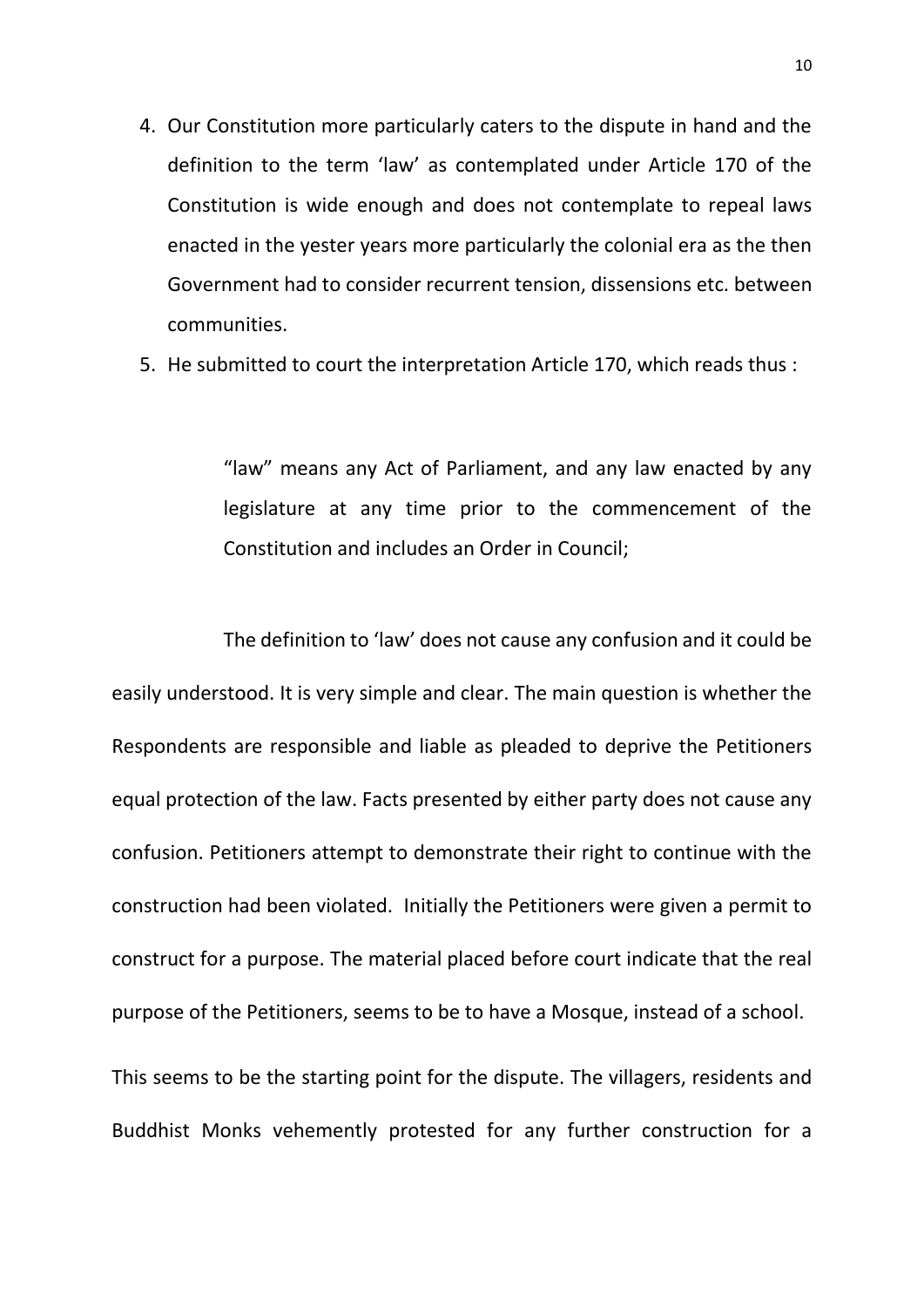different purpose. Our country had suffered over the years as a result of communal violence. History repeats and if one were to analyse as to what happened in the 1915 riots, though it was meaningless for the two communities to clash, lessons have not been learnt by a certain section of the community. Riots at that point of time resulted in loss of valuable life and property. Time and again incidents of such nature took place in our country. As such the official respondents had to take steps to avoid and avert any breach of peace.

In the context of the case in hand I cannot conclude that the Petitioners were denied equal protection of the law. Certainly I cannot fathom as to whether there was a violation of the Petitioner's fundamental rights. What is necessary should be done to avoid a crisis situation which could spread to other arears of our country. No further reasons need to be adduced in the circumstances of the case in hand by the Respondents.

The guarantee of equal protection of the law must mean protection of equal laws. Judicial decisions must of necessity depend on the facts and circumstances of each particular case, and what may superficially appear to be an unequal application of the law may not necessarily amount to a denial of equal protection of law unless there is shown to be present in it an element of intentional and purposeful discrimination.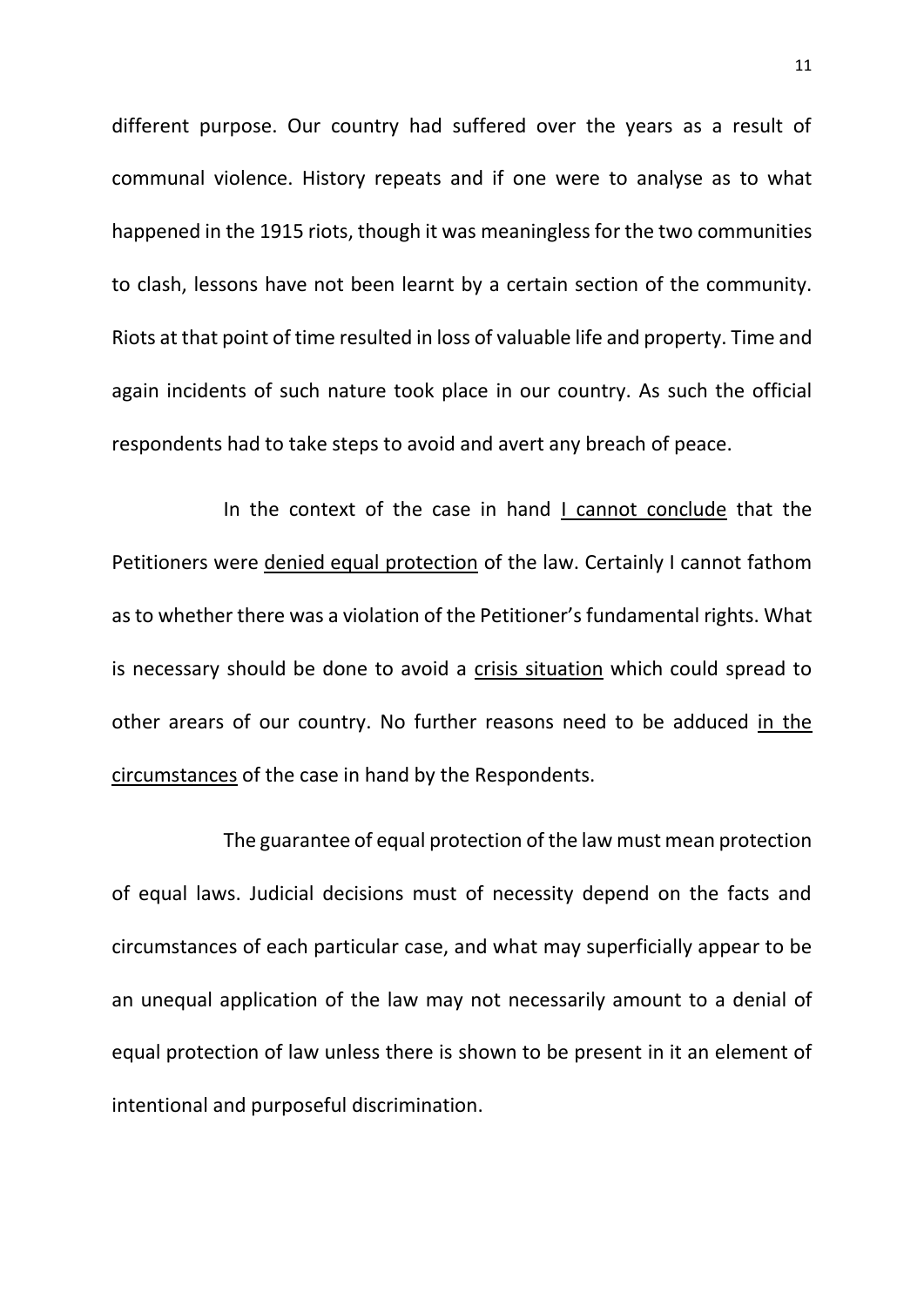*Budhan Chowdhary V. State of Bihar 1955 AIR (SC) 191 per Das, CJ* referring to American decisions.

I wish also to emphasise the fact that the Respondents acts do not suggest any form of discrimination based on race. On an examination of the material before court, I observe that Respondents have not violated Article 12(1) of the Constitution.

I have considered the documents 1R5 to 1R9 and the Agreement 1R10 between both parties whereby they agreed to have only a Dhamma School for Muslim children and not to have a place of worship. 1R13 confirms the contents of 1R10. The other important document 1R19(b) relates to setting up of place of worship. Material as aforesaid indicates a continuous protest, which the authorities considered and gave due consideration in arriving at a decision to suspend the construction works. Petitioners' party seems to have deliberately violated the agreement to put up a school. The prayer to the petition does not call upon the Buddha Sasana Ministry to quash the relevant circulars issued by the Ministry. Therefore I cannot conclude that the Respondents acted contrary to circulars.

One of the prayers of the Petition is to declare document marked P14 null and void.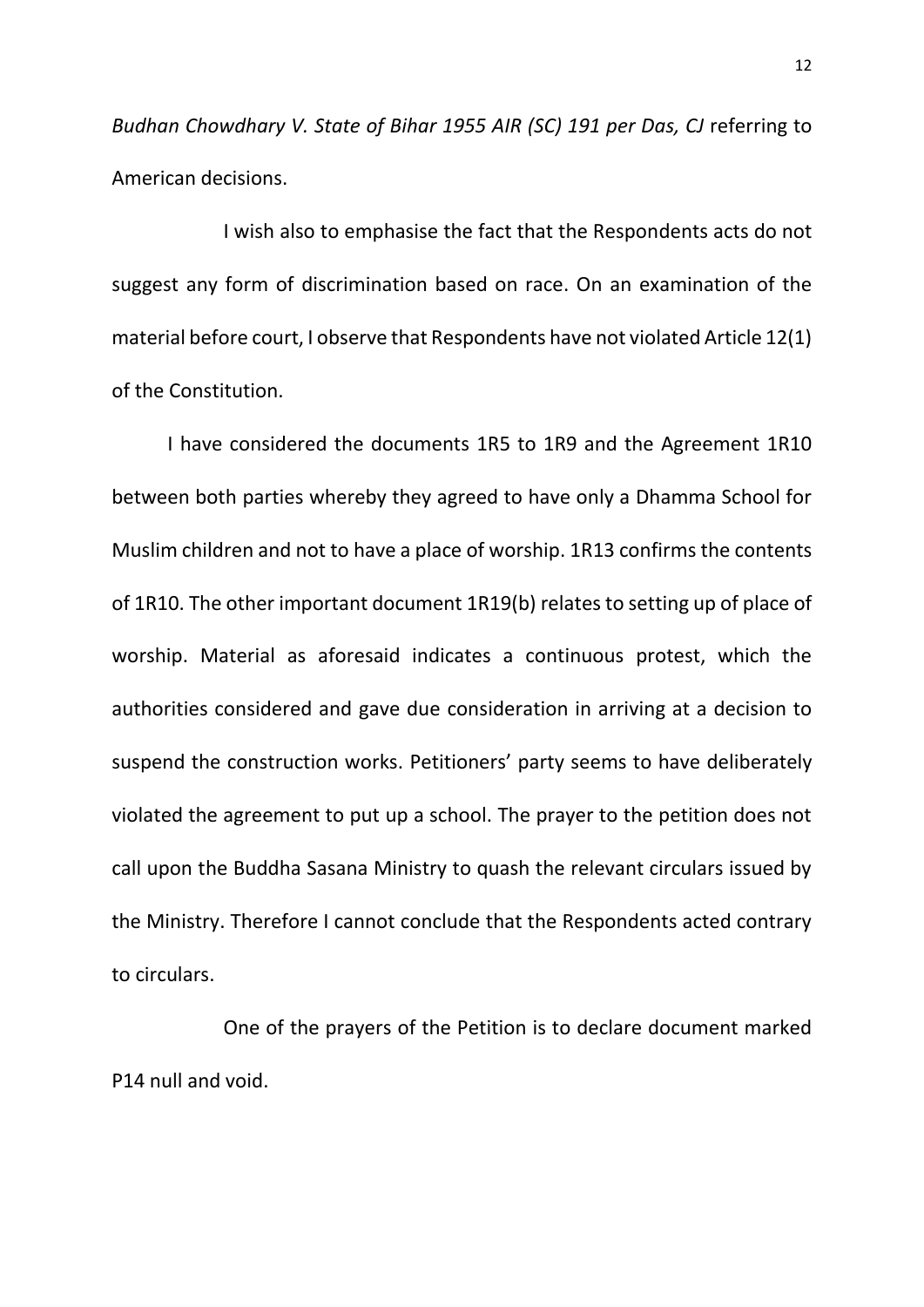The  $3^{rd}$  Respondent, by letter marked P14, directed the  $1^{st}$ Petitioner to stop constructions of the new building as he has not obtained approval of the Religious Affairs Ministry. The 3<sup>rd</sup> Respondent had, in the letter marked P14, referred to the Circular No. MBRA/2-SAD/10/Con.Gen/2013. The 3<sup>rd</sup> Respondent has produced this Circular as 3A R4 (e). According to this Circular (3A R4 (e) any person who constructs a Dharmma School has to obtain the approval of the Ministry of Religious Affairs. The Petitioners had not obtained the approval of the Ministry of Religious Affairs. Learned President's Counsel for the Petitioner tried to contend that this Circular does not come within the interpretation of law. I now advert to this contention. In *Wickrematunga Vs. Anuruddha Ratwatte (1998) 1 SLR 201* 

"Law" in Article 12 of the Constitution includes regulations, rules, directions, principles, guidelines and schemes that are designed to regulate public authorities in their conduct. In the context, whilst Article 12 erects no shield against merely private conduct, public authorities must conform to constitutional requirements, in particular to those set out in Article 12 even in the sphere of contract; and where there is a breach of contract and a violation of the provisions of Article 12 brought about by the same set of facts and circumstances, the aggrieved party cannot be confined to his remedy under the law of contract.

When I consider the above judicial decision I cannot agree with the above contention. I therefore reject it.

As the Petitioners have not obtained the approval of the Ministry of Religious Affairs to construct the proposed Dhamma School, the stand taken